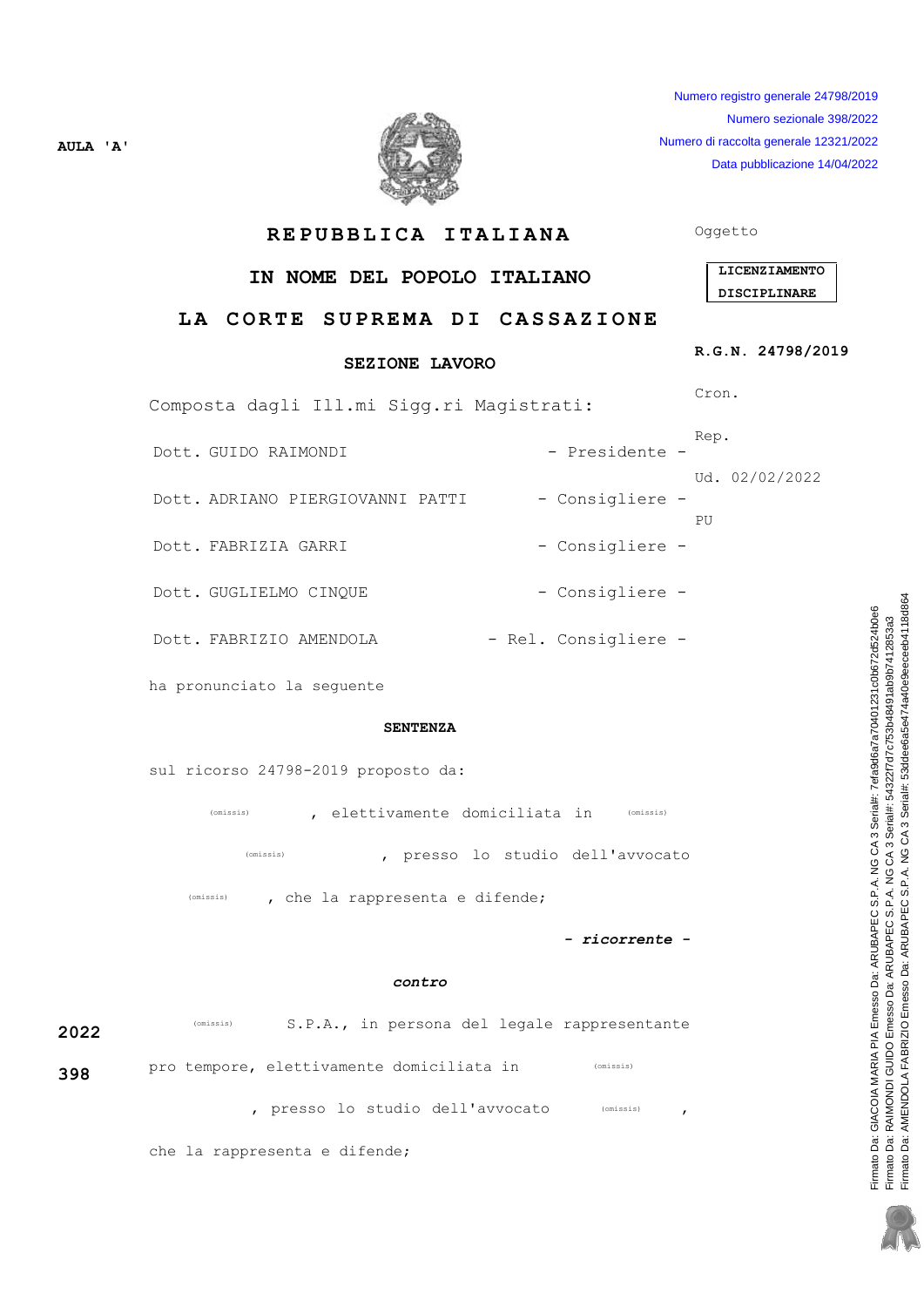Numero registro generale 24798/2019 Numero sezionale 398/2022 - controricorrente -Numero di raccolta generale 12321/2022 avverso la sentenza n. 2606/2019 della CORTE D'APPELLO di Data pubblicazione 14/04/2022 ROMA, depositata il 17/06/2019 R.G.N. 1045/2019;

udita la relazione della causa svolta nella pubblica udienza del 02/02/2022 dal Consigliere Dott. FABRIZIO AMENDOLA; il P.M. in persona del Sostituto Procuratore Generale Dott. STEFANO VISONA' visto l'art. 23, comma 8 bis del D.L. 28 ottobre 2020 n. 137, convertito con modificazioni nella legge 18 dicembre 2020 n. 176, ha depositato conclusioni scritte.

### FATTI DI CAUSA

1. La Corte di Appello di Roma, con sentenza del 17 giugno 2019, nell'ambito di un procedimento ex lege n. 92 del 2012, ha respinto il reclamo proposto da (omissis) nei confronti di (omissis) Spa avverso la decisione di primo grado che aveva ritenuto la legittimità del licenziamento intimato a seguito della contestazione del 31 maggio 2017, in cui veniva richiamata una sentenza di condanna penale del Tribunale di Roma, intervenuta il 31 marzo 2017 per fatti risalenti al luglio 2012, dalla quale risultava accertata la responsabilità della (omissis) per una "tentata truffa perché, con artifici e raggiri consistiti nel presentarsi come persona disponibile a curare gli interessi della parte offesa, sola ed anziana, ed a sequire alcune pratiche presso l'ufficio postale per conto di questa, la induceva in errore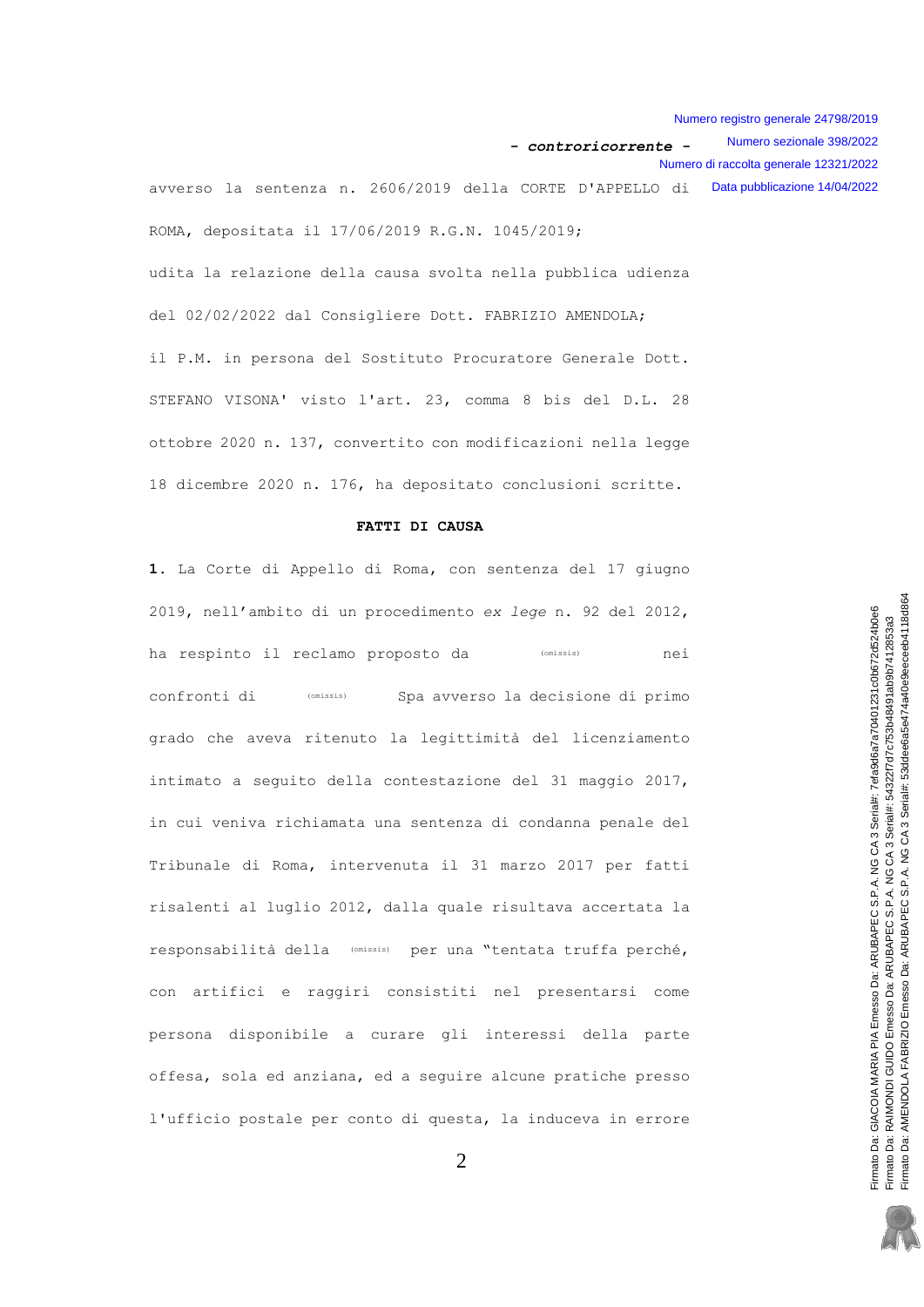Numero sezionale 398/2022

facendosi consegnare documenti, buoni fruttiferi, librelungero di raccolta generale 12321/2022 Data pubblicazione 14/04/2022 postale nominativo e polizza vita e procedeva, con varie operazioni, all'apertura di un libretto postale cointestato a sé e alla persona offesa su cui versava somme provenienti da altro libretto intestato alla p.o. e a una sua parente ed otteneva inoltre in riferimento al primo libretto una carta "postepay" a sé esclusivamente intestata".

2. La Corte ha, innanzitutto, respinto il primo motivo di gravame della reclamante, con cui si censurava la sentenza impugnata per non aver ritenuto violato il principio del ne bis in idem con riferimento ad una precedente sanzione conservativa del 23 aprile 2013; il Collegio ha condiviso la valutazione del Tribunale secondo cui non era affatto vero che la seconda contestazione si limitasse a valutare gli stessi fatti, essendo invece stati contestati fatti nuovi prodromici alle operazioni postali, consistenti in artifici e raggiri, nonché il fatto relativo alla detenzione di polizze assicurative e buoni fruttiferi e all'emissione della carta "postepay".

3. La Corte ha, poi, confermato l'assunto del primo giudice circa la sussistenza dell'addebito contestato, sulla scorta della sentenza di penale di condanna acquisita agli atti; ha condiviso la motivazione del giudice dell'opposizione, secondo cui la tentata truffa in danno di una cliente lede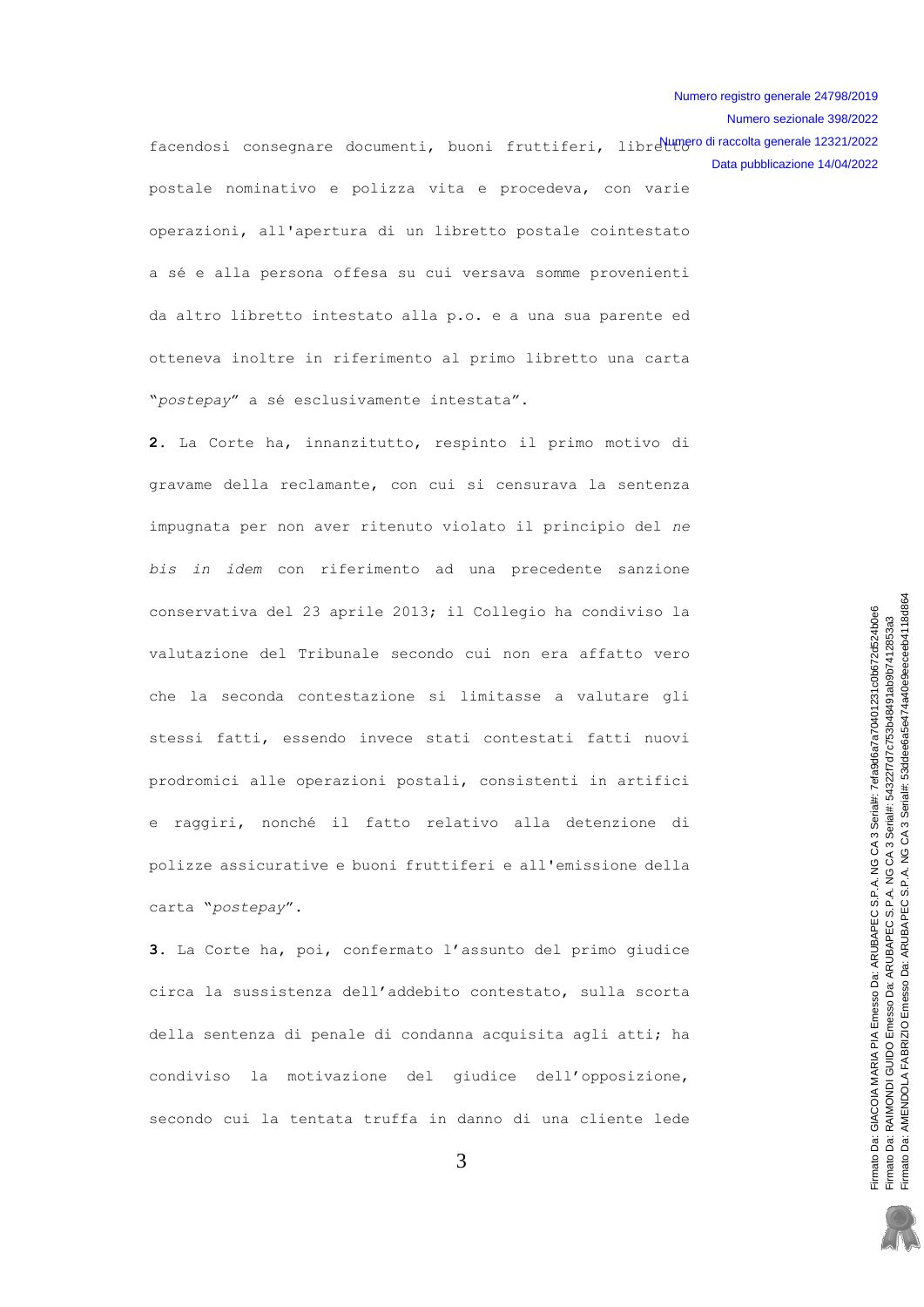Numero sezionale 398/2022 irrimediabilmente il rapporto fiduciario, indipendentemellungero di raccolta generale 12321/2022 Data pubblicazione 14/04/2022 dalla previsione contrattuale, che non vincola il giudice in considerazione della nozione legale di giusta causa; ha ritenuto, poi, che non risultasse violato il principio di immediatezza della contestazione disciplinare, richiamando il principio di legittimità secondo cui detto criterio temporale non è violato qualora il datore abbia scelto di attendere l'esito degli accertamenti svolti in sede penale per giungere a contestare l'addebito solo quando i fatti a carico lavoratore gli appaiono ragionevolmente del sussistenti; ha argomentato, quindi, che "la tentata truffa, di natura dolosa e non colposa, approfittando delle mansioni svolte, costituisce comportamento di tale gravità da qiustificare  $i1$ licenziamento senza preavviso, indipendentemente dai precedenti disciplinari" e ha disatteso anche l'ultimo motivo di reclamo, relativo alla mancata affissione del codice disciplinare, ritenuto irrilevante se sono contestate - come nella fattispecie - ipotesi previste non solo dal contratto collettivo ma anche direttamente dalla legge, per la violazione di doveri fondamentali o condotte

4. Per la cassazione di tale sentenza ha proposto ricorso la

di rilievo penale.

soccombente con 8 motivi; ha resistito con controricorso la società.

Firmato Da: AMENDOLA FABRIZIO Emesso Da: ARUBAPEC S.P.A. NG CA 3 Serial#: 53ddee6a5e474a40e9eeceeb4118d864 Firnato Da: GIACOIA MARIA PIA Emesso Da: ARUBAPEC S.P.A. NG CA 3 Serial#. 7efa9d6a7a70401231c0b672d524b0e6 Firmato Da: RAIMONDI GUIDO Emesso Da: ARUBAPEC S.P.A. NG CA 3 Serial#: 54322f7d7c753b48491ab9b7412853a3

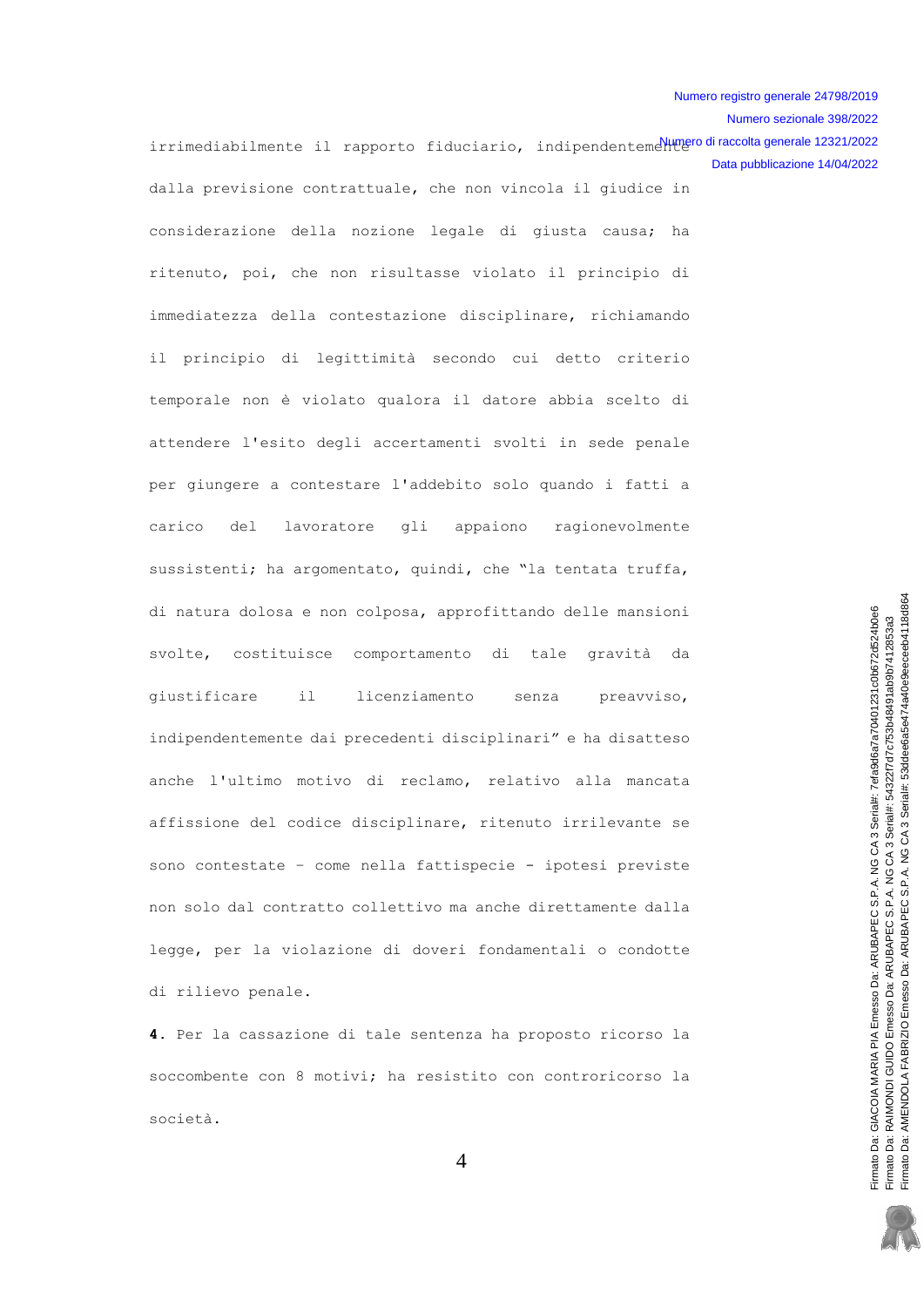Numero registro generale 24798/2019 Numero sezionale 398/2022 5. In prossimità dell'udienza pubblica del 2 febbraio 2022 Numero di raccolta generale 12321/2022 il P.G. ha comunicato, ai sensi dell'art. 23, comma 8 bis, Data pubblicazione 14/04/2022 d.l. n. 137 del 2020, inserito nella 1. di conv. n. 176 del 2020, le sue conclusioni di rigetto del ricorso.

Entrambe le parti hanno comunicato memorie.

#### RAGIONI DELLA DECISIONE

1. Con il primo motivo si denuncia la violazione e/o la falsa applicazione del principio del ne bis in idem ricavabile dal disposto dell'art. 90 c.p. e dell'art. 39 c.p.c., nonché dell'art. 1 D.M. 14 agosto 1943 sul "Riconoscimento della qualifica di ufficiale di  $P.G.$ agli ispettori dell'Amministrazione PPTT", per avere la sentenza impugnata erroneamente ritenuto la diversità delle condotte contestate dalla datrice di lavoro prima con lettera del 20.3.2013, cui aveva fatto seguito la sanzione della sospensione dal lavoro, e poi con la nota del 31.5.2017, prodromica al licenziamento. La censura è inammissibile.

L'applicazione del principio di consunzione (in cui si compendia, appunto, la massima del «ne bis in idem» ricavabile dal testuale disposto degli artt. 90 cod. pen. e 39 c.p.c.) al procedimento disciplinare privatistico ha portato al consolidato orientamento di questa Corte (per tutte v. Cass. n. 34368 del 2019 con la giurisprudenza ivi citata) secondo cui il datore di lavoro, una volta esercitato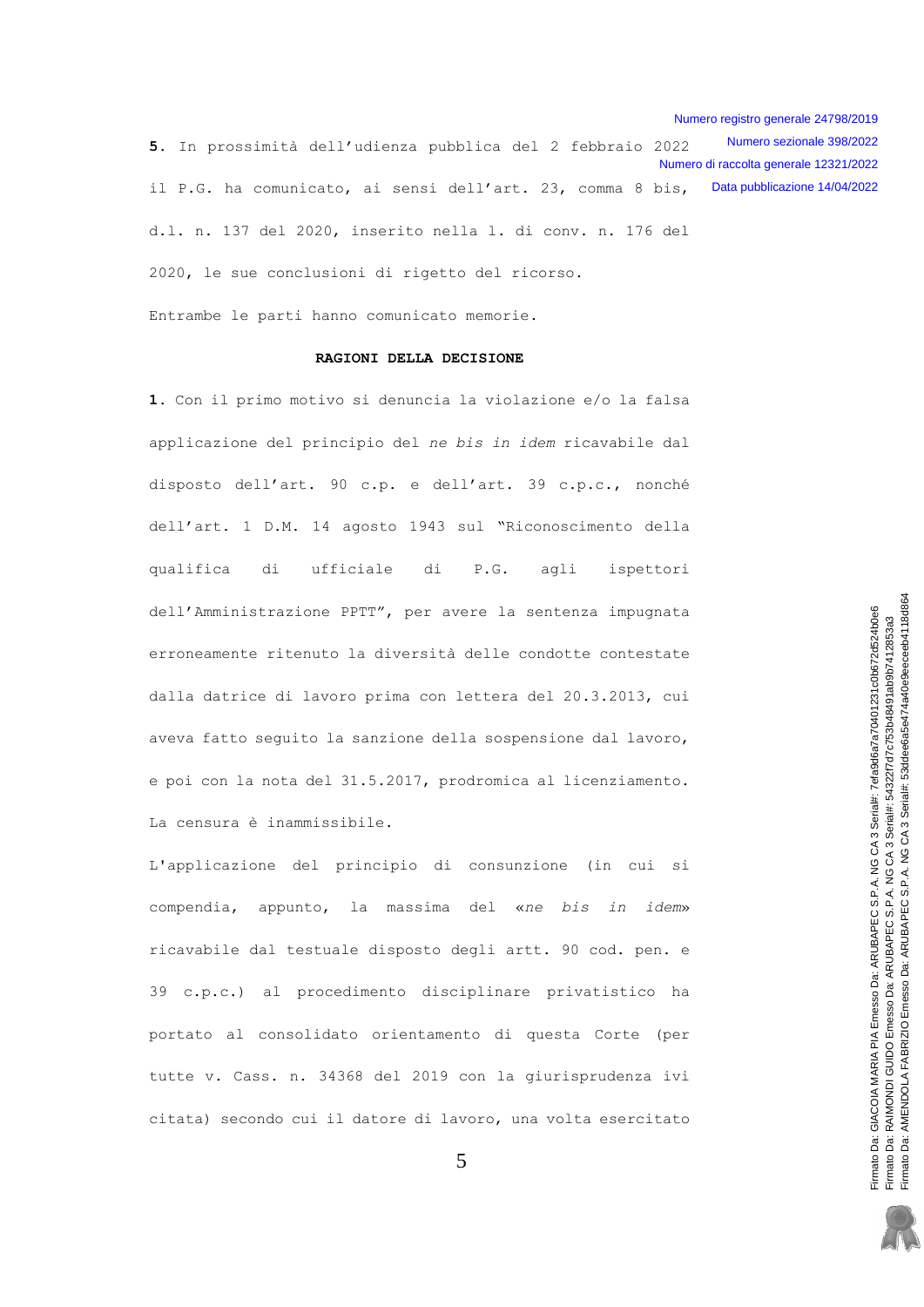Numero registro generale 24798/2019 Numero sezionale 398/2022

Data pubblicazione 14/04/2022

validamente il potere disciplinare nei confronti Numero dinaccoltagenerale12321/2022 prestatore di lavoro in relazione a determinati fatti costituenti infrazioni disciplinari, non può esercitare, una seconda volta, per quegli stessi fatti, il detto potere ormai consumato, essendogli consentito soltanto di tener conto delle sanzioni eventualmente applicate, entro il biennio, ai fini della recidiva. In particolare, è stato sempre confermato il divieto di esercitare due volte il potere disciplinare per uno stesso fatto, sotto il profilo di una sua diversa valutazione o configurazione giuridica.

La Corte romana non ha affatto ignorato tale principio, specificando che la seconda contestazione non si era limitata a valutare diversamente gli stessi fatti, ma che il licenziamento era stato irrogato per "fatti nuovi prodromici alle operazioni postali" oltre che per "il fatto relativo alla detenzione di polizze assicurative e buoni fruttiferi e all'emissione della carta postepay".

Orbene, il verificare se un secondo procedimento disciplinare a carico di un lavoratore abbia ad oggetto gli stessi fatti di un precedente procedimento disciplinare, ovvero fatti diversi, implica nella specie apprezzamenti di merito, concernenti l'interpretazione degli atti del procedimento disciplinare e la valutazione degli accadimenti in essi riportati, che non sono suscettibili di riesame in questa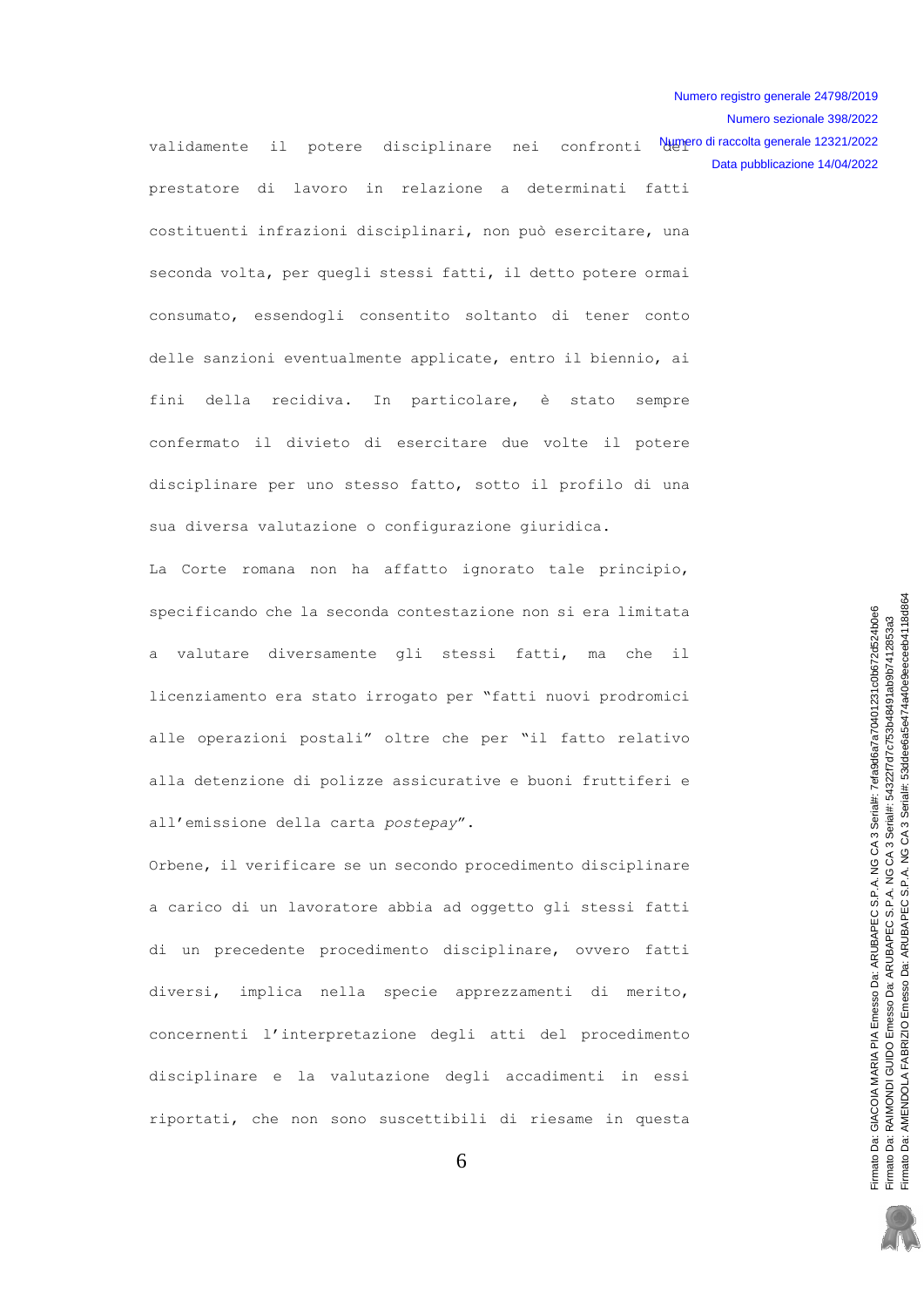Numero sezionale 398/2022 sede di legittimità, tanto più in una ipotesi in cui sia la Numero di raccolta generale 12321/2022 sentenza di primo grado che quella di appello sono giunti al Data pubblicazione 14/04/2022 medesimo convincimento, per cui vige anche la preclusione imposta dall'ultimo comma dell'art. 348 ter c.p.c.

2. Col secondo motivo si denuncia violazione e/o falsa applicazione dell'art. 5 l. n. 604 del 1966 in materia di onere della prova, dell'art. 101 c.p.c. sul rispetto del principio del contraddittorio sui mezzi di prova, del principio di autonomia del processo civile rispetto a quello penale, del principio di immutabilità della contestazione disciplinare, degli artt. 2697, 2729 e 2730 c.c., nonché degli artt. 112, 115, 116, 230 e 246 c.p.c. in materia di onere e di valutazione delle prove ai fini dell'accertamento della sussistenza delle condotte contestate; la stessa parte ricorrente sintetizza la doglianza lamentando che "la Corte territoriale ha ritenuto provate le condotte contestate sulla scorta della sola analisi della sentenza penale di condanna di primo grado, senza alcuna valutazione diretta dei mezzi di prova assunti nel processo penale, mai trasfusi nel processo civile".

L'articolato motivo è inammissibile sia laddove contiene promiscuamente la contemporanea deduzione di violazione di plurime disposizioni di legge, sostanziale e processuale,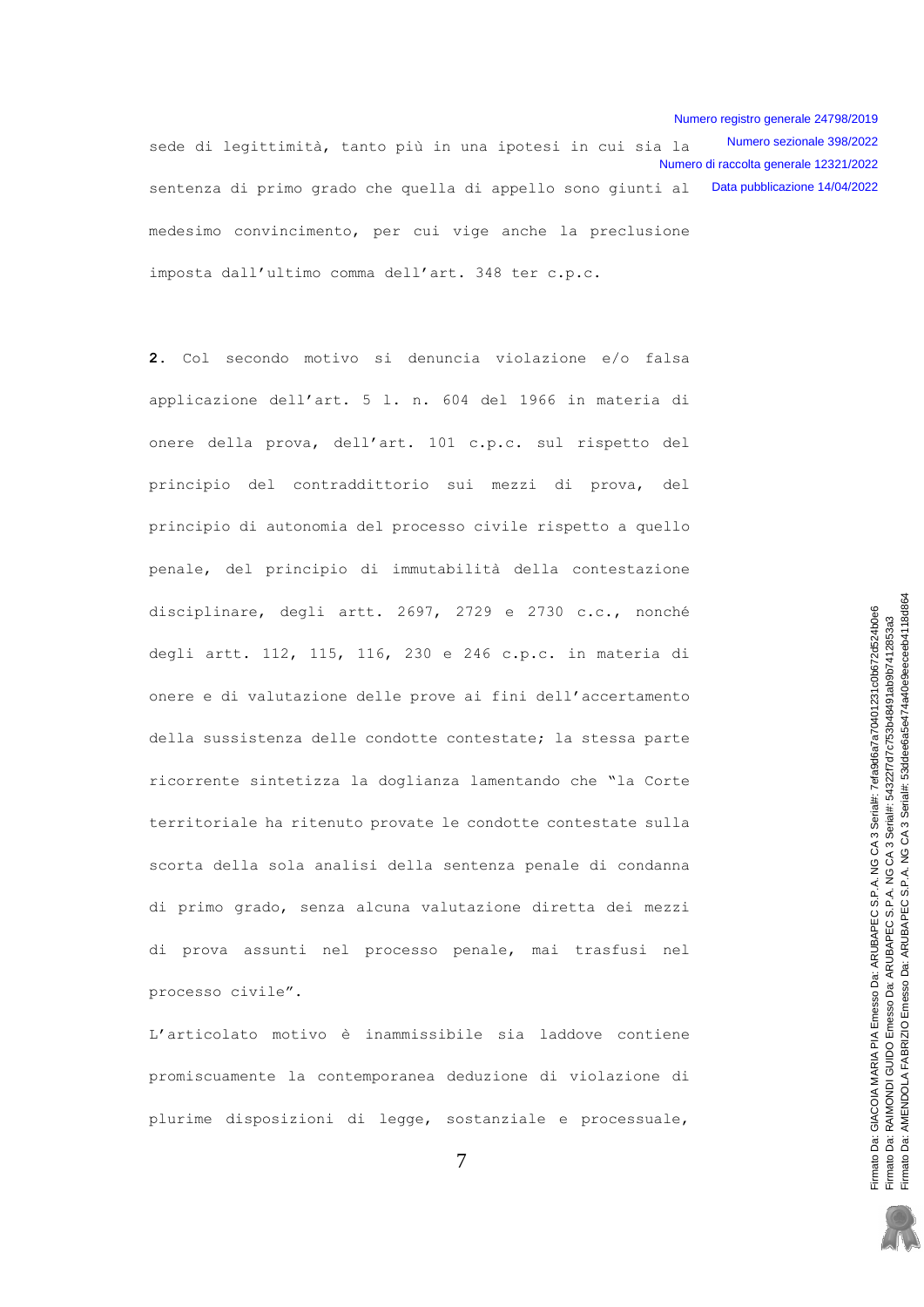Numero sezionale 398/2022 senza alcuna adequata indicazione di quale errore, tra quelli Numero di raccolta generale 12321/2022 dedotti, sia riferibile ai singoli vizi che devono essere Data pubblicazione 14/04/2022

riconducibili ad uno di quelli tipicamente indicati dal comma 1 dell'art. 360 c.p.c., così non consentendo una chiara identificazione del devolutum e dando luogo all'impossibile convivenza, in seno al medesimo motivo di ricorso, "di censure caratterizzate da ... irredimibile eterogeneità" (Cass. SS.UU. n. 26242 del 2014; cfr. anche Cass. SS.UU. n. 17931 del 2013; conf. Cass. n. 14317 del 2016; tra le più recenti v. Cass. SS. UU. n. 16990 del 2017; Cass. n. 3141 del 2019, Cass. n. 13657 del 2019; Cass. n. 18558 del 2019; Cass. n. 18560 del 2019; da ultimo: Cass. n. 36881 del 2021), sia nelle parti in cui, pur invocando formalmente errores in iudicando, nella sostanza finisce per criticare la sentenza impugnata per avere ritenuto sussistente il fatto addebitato alla (omissis), pretendendo un sindacato estraneo ai poteri del giudice di legittimità.

In punto di diritto la sentenza impugnata è conforme al principio per il quale il giudice civile può utilizzare come fonte del proprio convincimento le prove raccolte in un giudizio penale, già definito, ponendo a base delle proprie conclusioni gli elementi di fatto già acquisiti con le garanzie di legge in quella sede e sottoponendoli al proprio vaglio critico e, a tal fine, non è tenuto a disporre la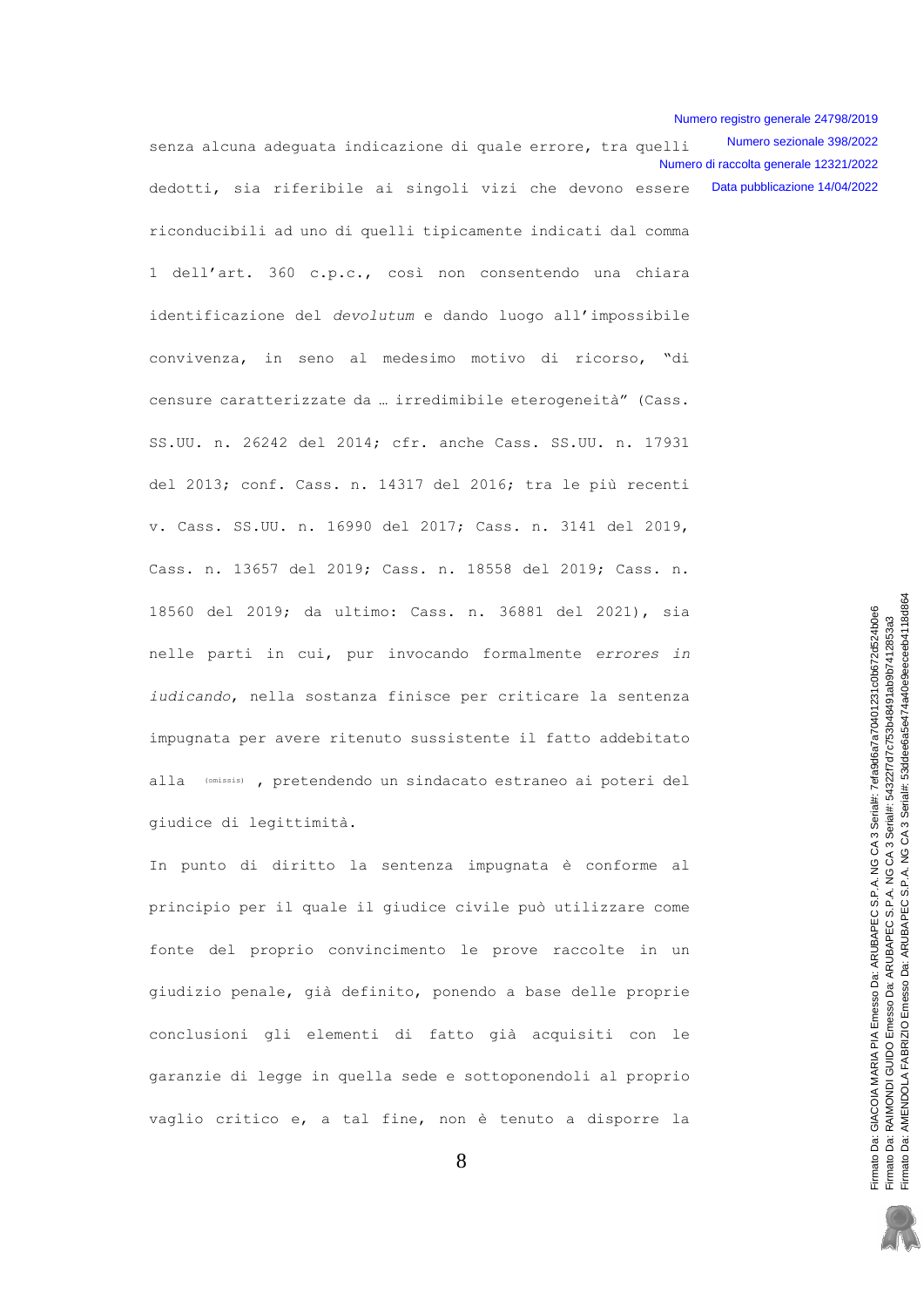Numero sezionale 398/2022 previa acquisizione degli atti del procedimento penale e ad Numero di raccolta generale 12321/2022 Data pubblicazione 14/04/2022 esaminarne il contenuto, qualora, per la formazione di un razionale convincimento, ritenga sufficiente le risultanze della sola sentenza (Cass. n. 22200 del 2010; Cass. n. 15826 del 2010; Cass. n. 2968 del 1982; più di recente, Cass. n. 15353 del 2012); anzi, anche laddove la sentenza penale irrevocabile sia priva di efficacia extrapenale, il giudice civile deve tenere conto degli elementi di prova acquisiti in sede penale (Cass. SS.UU. n. 1768 del 2011; cfr. Cass. 18923 del 2021) e la sentenza penale SS.UU. n. non irrevocabile, ancorché non faccia stato nel giudizio civile circa il compiuto accertamento dei fatti materiali formanti oggetto del giudizio penale, ed attribuendo perciò al giudice civile il potere-dovere di accertarli e valutarli in via autonoma, costituisce in ogni caso una fonte di prova che il predetto giudice è tenuto ad esaminare e dalla quale può trarre elementi di giudizio, sia pure non vincolanti, su dati e circostanze ivi acquisiti con le garanzie di legge (cfr. Cass. n. 3626 del 2004; Cass. n. 23612 del 2004; Cass. n. 4493 del 2010).

3. La giurisprudenza appena richiamata è sufficiente ad affermare l'infondatezza del sesto motivo di gravame, da esaminarsi per ragioni di immediata connessione, con cui si lamenta la violazione dell'art. 27, co. 2, Cost., sostenendo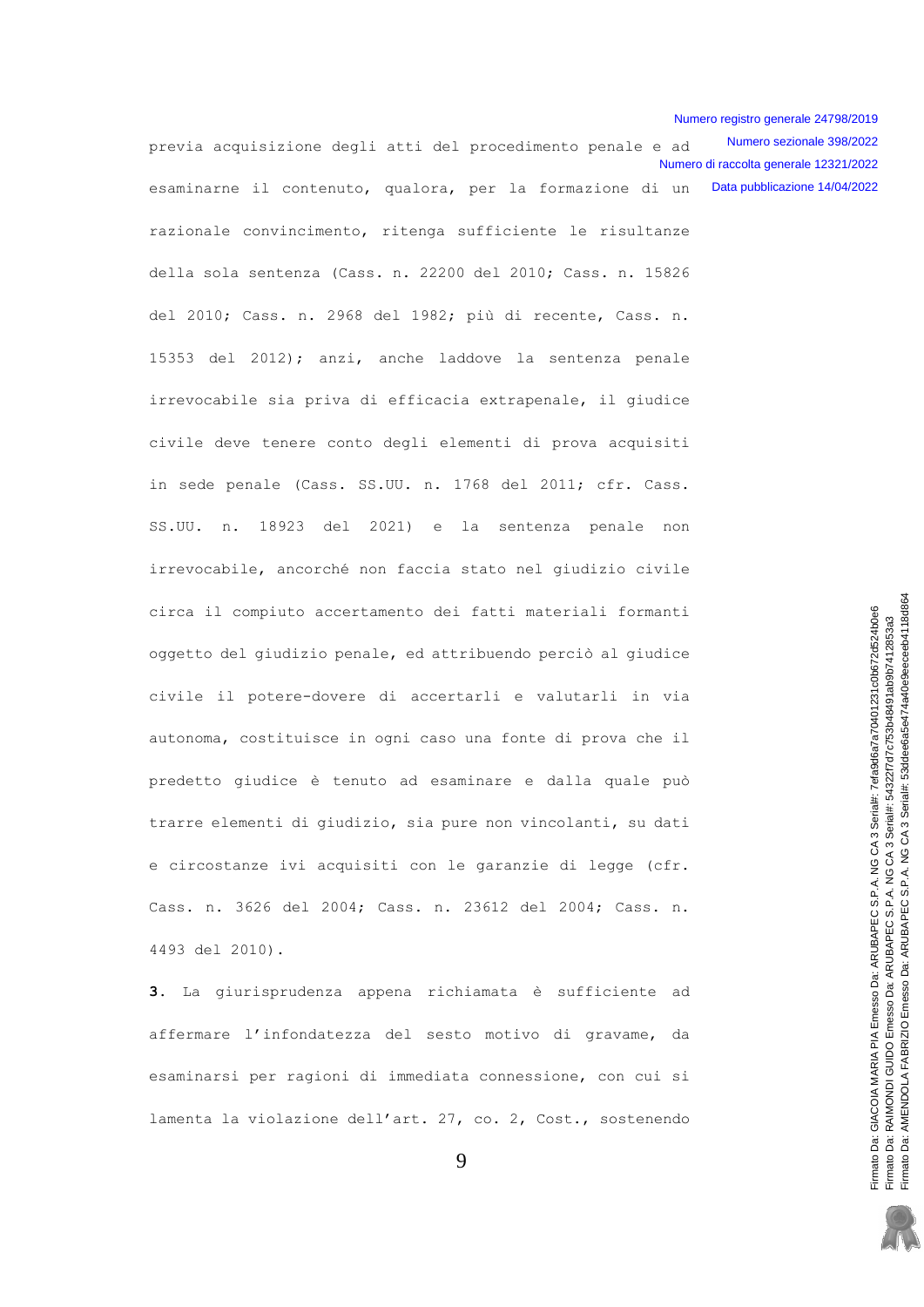Numero sezionale 398/2022

- senza ragione, per quanto appena ricordato - che<sup>Numero di raccolta generale 12321/2022</sup> provvedimento di licenziamento non poteva essere adottato sulla base di una sentenza penale che era stata impugnata. Data pubblicazione 14/04/2022

4. Con il terzo mezzo si denuncia la nullità della sentenza ex art. 360, co. 1, n. 4, c.p.c., per erronea valutazione ex art. 115 c.p.c. delle difese di parte ricorrente quanto al presunto rifiuto della restituzione dei libretti alla titolare, nonché violazione del principio di corrispondenza tra chiesto e pronunciato (art. 112 c.p.c.) quanto alle domande formulate da (omissis) in relazione alla contestazione disciplinare del 31 maggio 2017; si sostiene che la motivazione impugnata sarebbe affetta da error in procedendo "per aver ritenuto non contestate circostanze ritenute decisive ai fini della configurazione della condotta fraudolenta oggetto di sanzione e per aver considerato la condotta contestata fondata su elementi di fatto e di diritto in realtà mai prospettati da (Omissis)".

La prima censura non può trovare accoglimento perché la denunciata violazione dell'art. 115 c.p.c. non è dedotta in conformità all'insegnamento nomofilattico che, a proposito di detta disposizione, indica che la violazione "può essere dedotta come vizio di legittimità solo denunciando che il giudice ha dichiarato espressamente di non dover osservare la regola contenuta nella norma, ovvero ha giudicato sulla

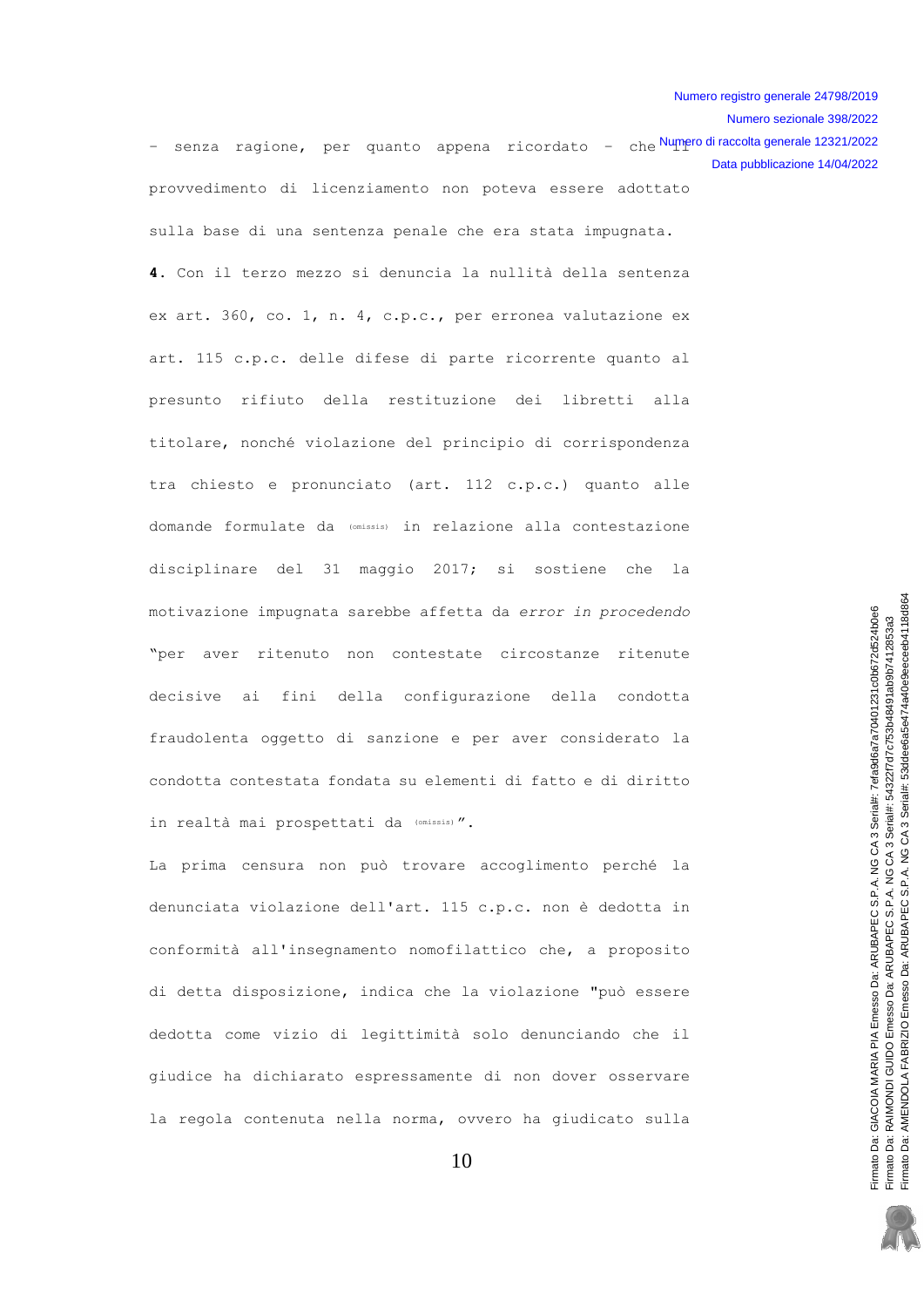base di prove non introdotte dalle parti, ma disposte di sua iniziativa fuori dei poteri officiosi riconosciutigli, e non anche che il medesimo, nel valutare le prove proposte dalle parti, ha attribuito maggior forza di convincimento ad alcune piuttosto che ad altre" (v. Cass. n. 11892 del 2016; cfr. pure Cass. n. 20382 del 2016; Cass. n. 4699 del 2018; Cass. SS.UU. n.16598 del 2016; più di recente, Cass. SS.UU. n. 20867 del 2020). Numero sezionale 398/2022 Numero di raccolta generale 12321/2022 Data pubblicazione 14/04/2022

Inoltre, nel vigore del novellato art. 115 c.p.c., a mente del quale la mancata contestazione specifica di circostanze di fatto produce l'effetto della relevatio ab onere probandi, spetta al giudice del merito apprezzare, nell'ambito del giudizio di fatto al medesimo riservato, l'esistenza ed il valore di una condotta di non contestazione dei fatti rilevanti, allegati dalla controparte (Cass. n. 3680 del 2019; Cass. n. 3126 del 2019) e il principio di non contestazione ha per oggetto i fatti storici sottesi a domande ed eccezioni, ma non le conclusioni ermeneutiche da trarre, in ordine al valore probatorio ed all'interpretazione di documenti (cfr. Cass. n. 6172 del 2020; Cass. n. 30744 del 2017; Cass. n. 12748 del 2016).

Quanto poi all'art. 112 c.p.c. si rammenta che la violazione del canone della corrispondenza tra il chiesto e il pronunciato e, in particolare, il vizio di ultra ed extra

11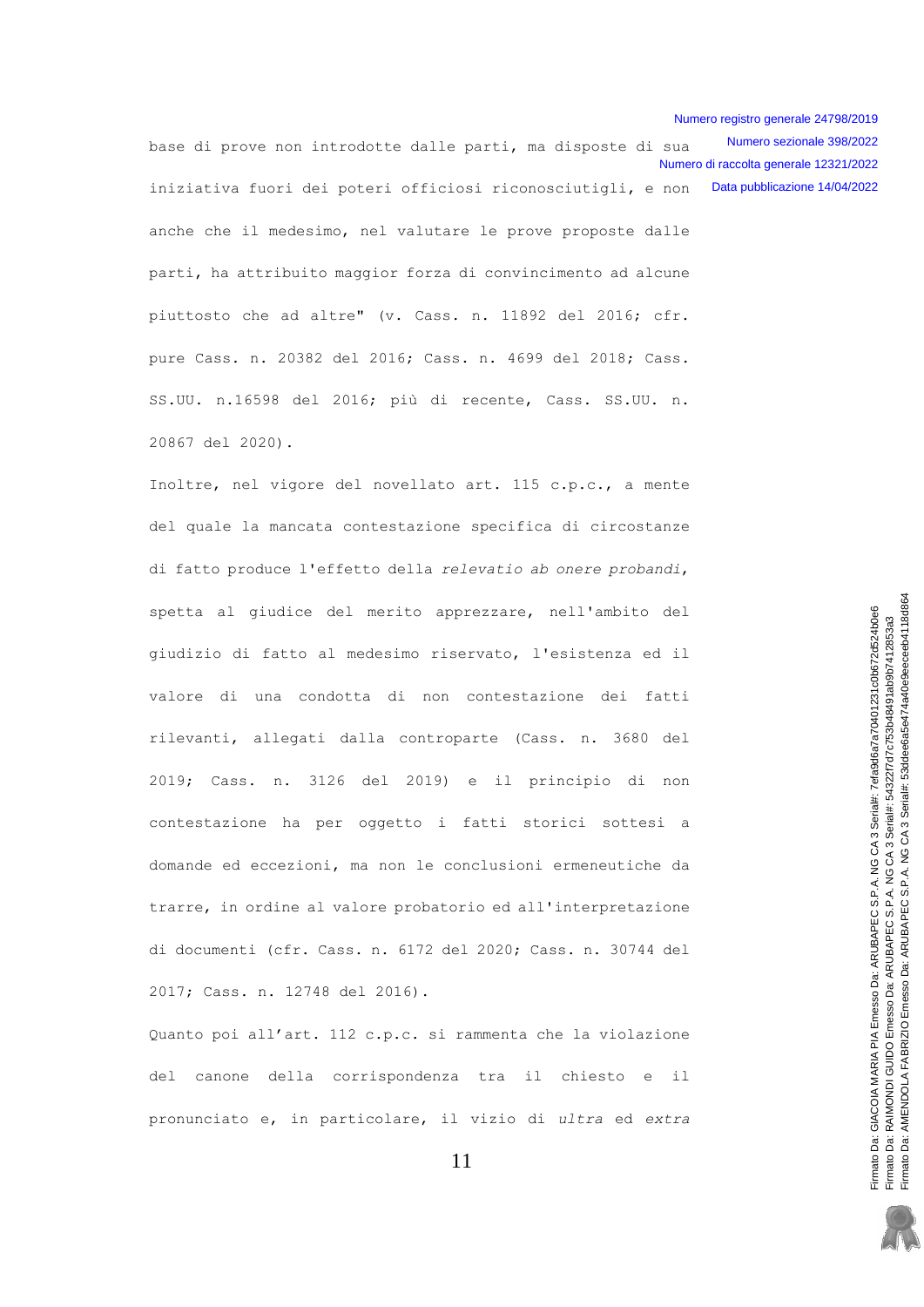Numero sezionale 398/2022

petizione, ricorre solo quando il giudice pronunzia oltr<mark>eumeno dinaccoltagenerale 12321/2022</mark> limiti delle domande e delle eccezioni non rilevabili d'ufficio fatte valere dalle parti, ovvero su questioni estranee all'oggetto del giudizio, attribuendo un bene della vita non richiesto o diverso da quello domandato, mentre al di fuori di tali specifiche previsioni il giudice, nell'esercizio della sua potestas decidendi, resta libero di individuare l'esatta natura dell'azione e di porre a base della pronunzia adottata considerazioni di diritto diverse da quelle all'uopo prospettate, in quanto ciò attiene all'obbligo inerente all'esatta osservanza della legge, che il qiudice deve conoscere e applicare (art. 113 c.p.c.). Avuto specifico riguardo alle circostanze di fatto che possono essere poste a fondamento di una domanda o di una eccezione, affinché la modifica o la sostituzione di tali fatti possa concretare la violazione dell'art. 112 c.p.c. è necessario che i medesimi abbiano natura costitutiva della fattispecie integrante la domanda o l'eccezione; solo introducendo nel processo un nuovo tema di indagine e di decisione si altera l'oggetto sostanziale dell'azione o dell'eccezione ed i termini della controversia, mentre nella specie - l'oggetto del processo era rappresentato dall'impugnativa di licenziamento, nell'ambito della quale ha operato l'accertamento dei giudici del merito circa la Data pubblicazione 14/04/2022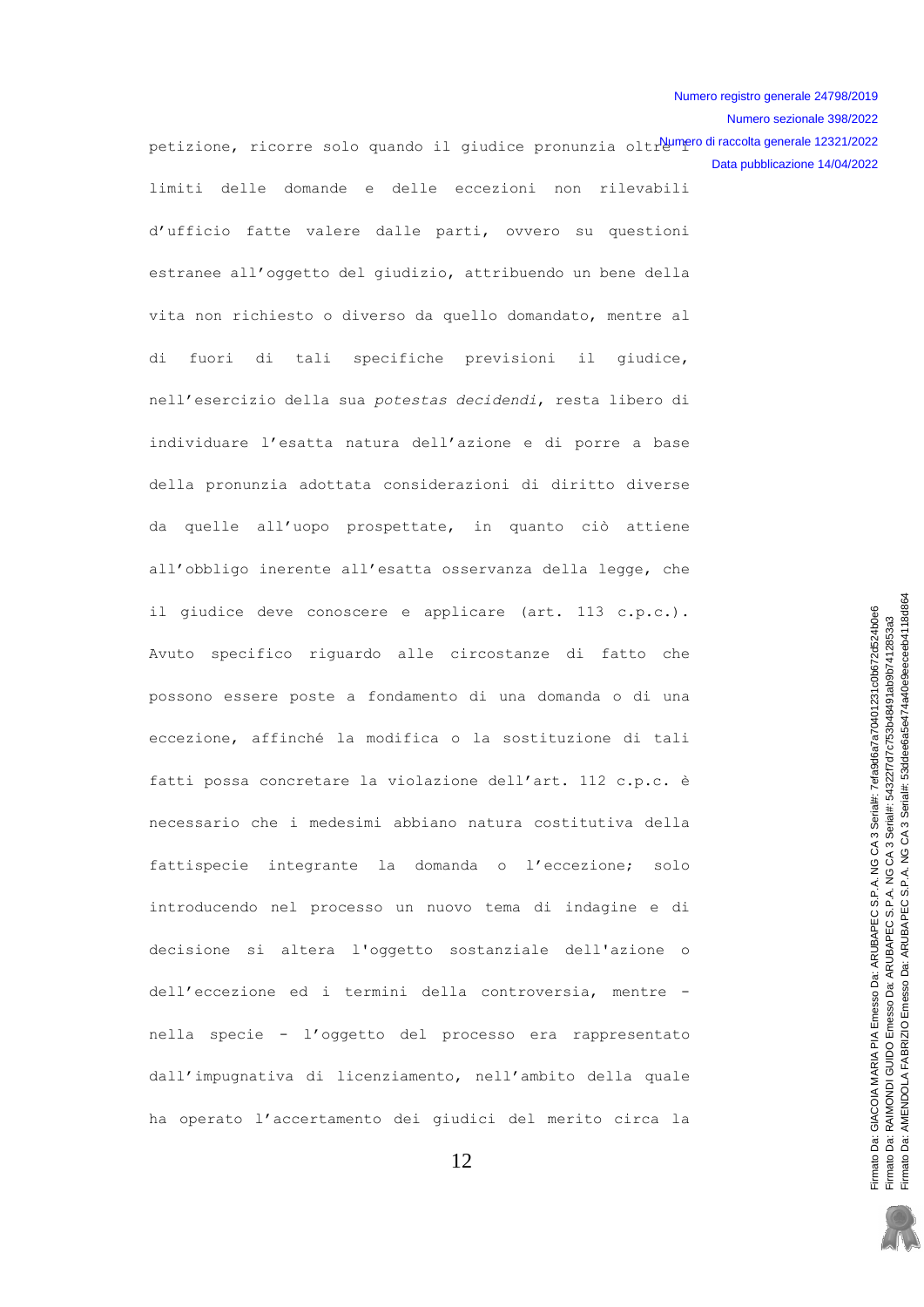Numero sezionale 398/2022 sussistenza della giusta causa ed il rispetto delle forme del Numero di raccolta generale 12321/2022 procedimento disciplinare, con una indagine che investe il Data pubblicazione 14/04/2022 merito della vicenda e non certo il canone processuale della corrispondenza tra il chiesto e il pronunciato.

5. Il quarto motivo denuncia la violazione e/o la falsa del principio di immediatezza della applicazione contestazione disciplinare di cui all'art. 7 l. n. 300 del 1970, dell'art. 1 D.M. 14 agosto 1943 nonché dell'art. 18, comma  $4$ ,  $o - in$  subordine - comma  $5$ , 1, n. 300 del 1970; si critica la Corte territoriale per avere "ritenuto tempestiva la contestazione di (omissis), intervenuta a distanza di oltre quattro anni dai fatti di causa - autonomamente sanzionati che risalgono al 2012".

La censura è inammissibile.

Per condiviso orientamento di questa Corte la valutazione della tempestività della contestazione disciplinare costituisce giudizio di merito (tra le innumerevoli v. Cass. n. 989 del 2017; Cass. n. 1247 del 2015; Cass. n. 5546 del 2010; Cass. n. 29480 del 2008; Cass. n. 14113 del 2006), con la conseguenza che il sindacato relativo a tale giudizio, riguardante la ricostruzione dei fatti e la loro valutazione, essendo tipicamente sussumibile nel paradigma dell'art. 360, co. 1, n. 5, c.p.c., piuttosto che nell'involucro solo formale ad esso attribuito dalla ricorrente, per i giudizi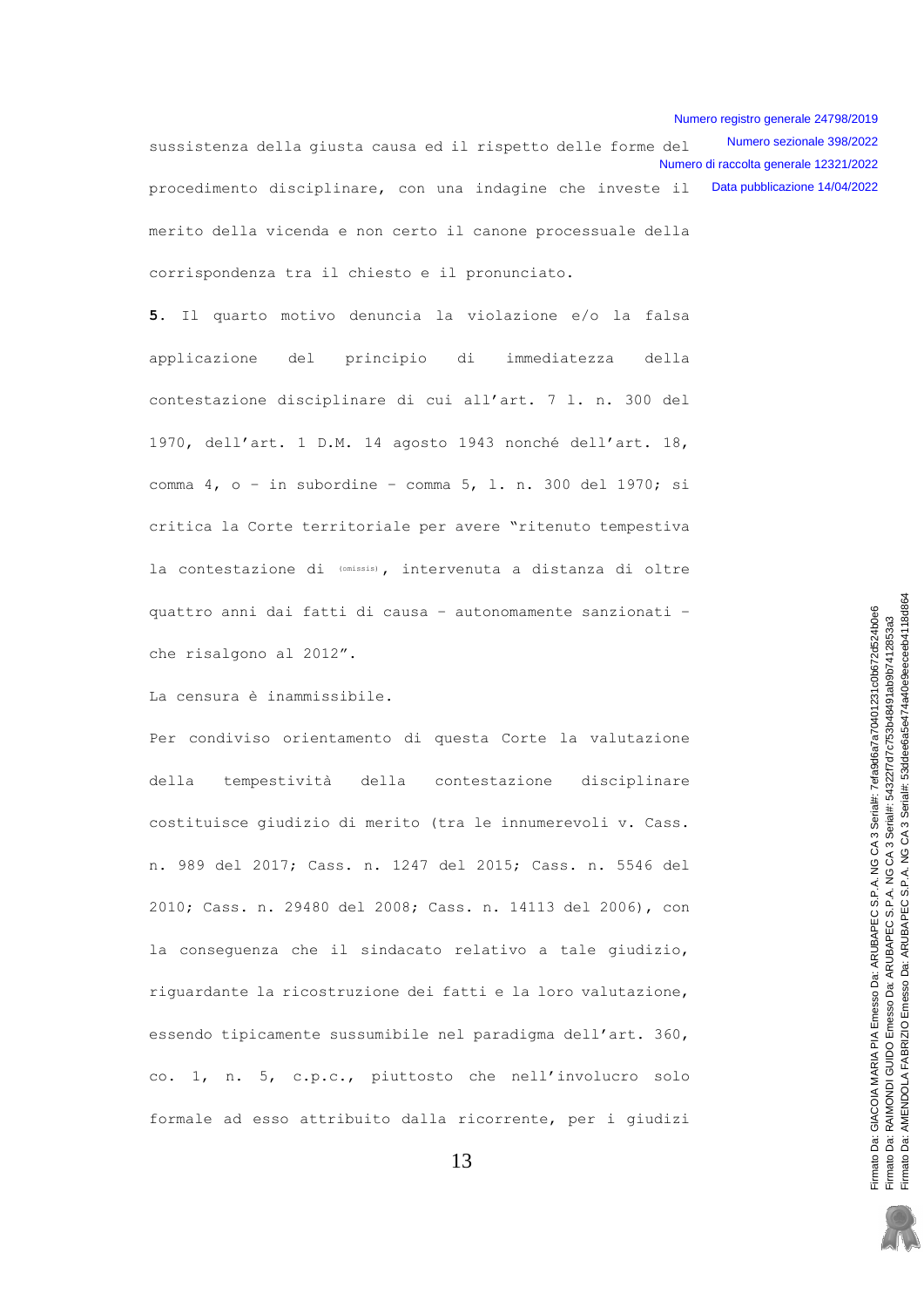Numero sezionale 398/2022 di appello instaurati -come nel caso che ci occupa-Numero di raccolta generale 12321/2022 successivamente al trentesimo giorno successivo alla entrata Data pubblicazione 14/04/2022

in vigore della legge n. 134 del 2012, di conversione del d.l. n. 83 del 2012, non può essere denunciato con ricorso per cassazione avverso la sentenza della Corte di Appello che conferma la decisione di prime cure, qualora il fatto sia stato ricostruito nei medesimi termini dai giudici di primo e di secondo grado (art. 348 ter, ultimo comma, c.p.c.). Ossia il vizio di cui all'art. 360, co. 1, n. 5, c.p.c., non è deducibile in caso di impugnativa di pronuncia c.d. "doppia conforme" (v. Cass. n. 23021 del 2014; proprio in materia di tardività della contestazione disciplinare v. Cass. n. 22415 del 2015).

Inoltre la Corte territoriale ha coerentemente richiamato l'insegnamento secondo il quale, quando il fatto che dà luogo a sanzione disciplinare abbia anche rilievo penale,  $\pm$ 1 principio della immediatezza della contestazione, non pregiudicato dall'intervallo di tempo necessario all'accertamento della condotta del lavoratore ed alle adeguate valutazioni di questa, non può considerarsi violato dal datore di lavoro il quale, avendo scelto ai fini di un corretto accertamento del fatto di attendere l'esito degli accertamenti svolti in sede penale, contesti l'addebito solo quando i fatti a carico del lavoratore gli appaiano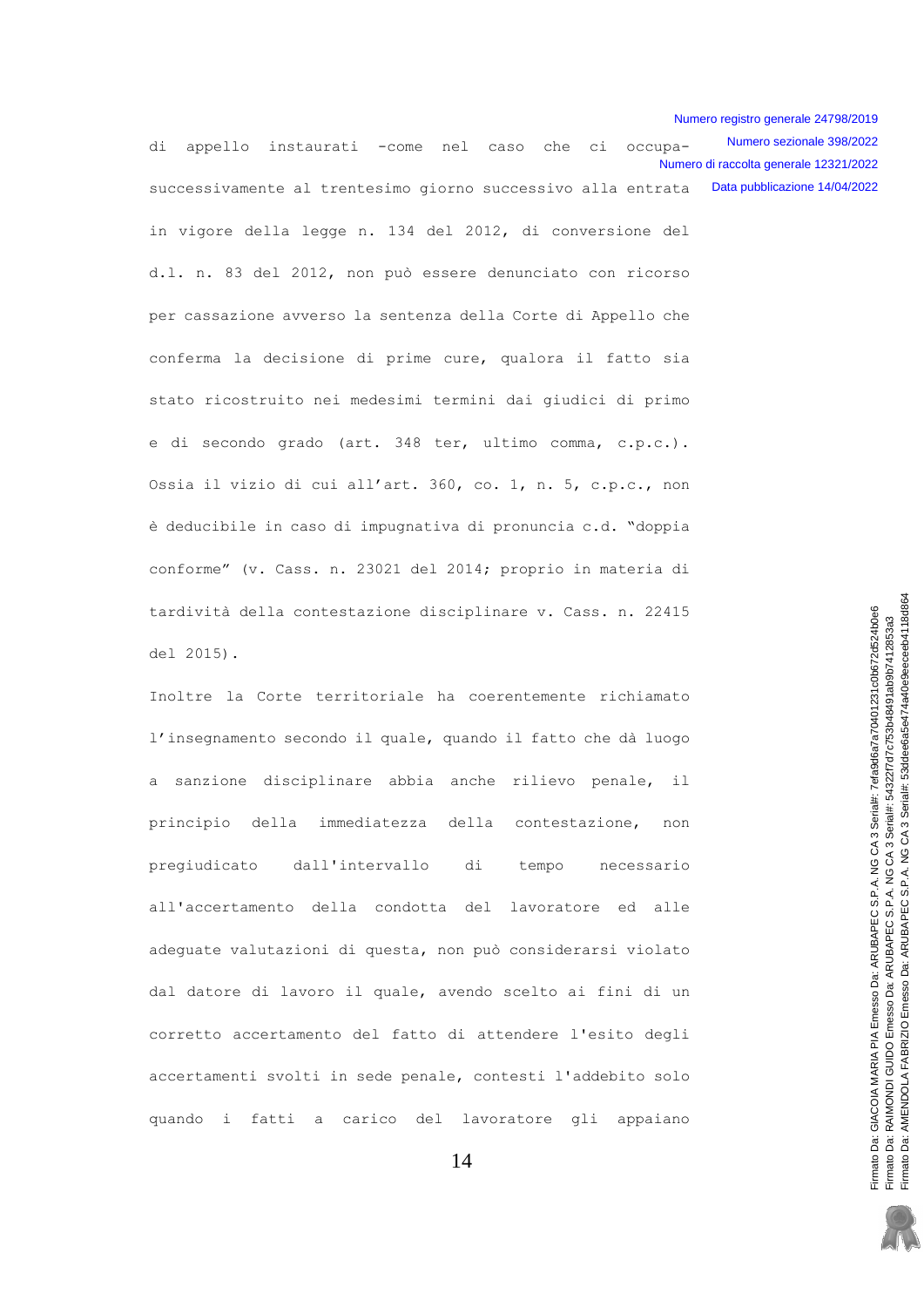Numero sezionale 398/2022 ragionevolmente sussistenti (Cass. n. 27069 del 2018; conf. Numero di raccolta generale 12321/2022 a Cass. n. 5057 del 2016). Data pubblicazione 14/04/2022

6. Con il quinto motivo si deduce la violazione e/o la falsa del principio di immodificabilità della applicazione contestazione disciplinare di cui all'art. 7 della 1. n. 300 del 1970, sostenendo che la Corte territoriale avrebbe esteso la sua indagine a condotte poste al di fuori dell'ambito oggetto di specifica lavorativo non contestazione, ragguagliando altresì la valutazione della giusta causa di recesso ad elementi normativi - quale l'art. 2119 c.c. - non tassativamente indicati nella nota di addebito.

La doglianza non merita accoglimento.

Essa, innanzitutto, è priva della necessaria specificità, atteso che non individua il passaggio della sentenza impugnata in cui la Corte territoriale si sarebbe pronunciata in modo difforme rispetto al principio che si assume violato, né indica adeguatamente, nel corpo del motivo, in che modo la questione sia stata introdotta nel giudizio, come sia stata risolta dal giudice di primo grado, con quali censure la stessa sia stata eventualmente devoluta in secondo grado. Inoltre, l'interpretazione dell'atto di licenziamento ai fini della determinazione della contestazione mossa al lavoratore, alla stregua di ogni altro atto espressivo di una volontà (tra molte, Cass. n. 9070 del 2013; Cass. n. 12360 del 2014),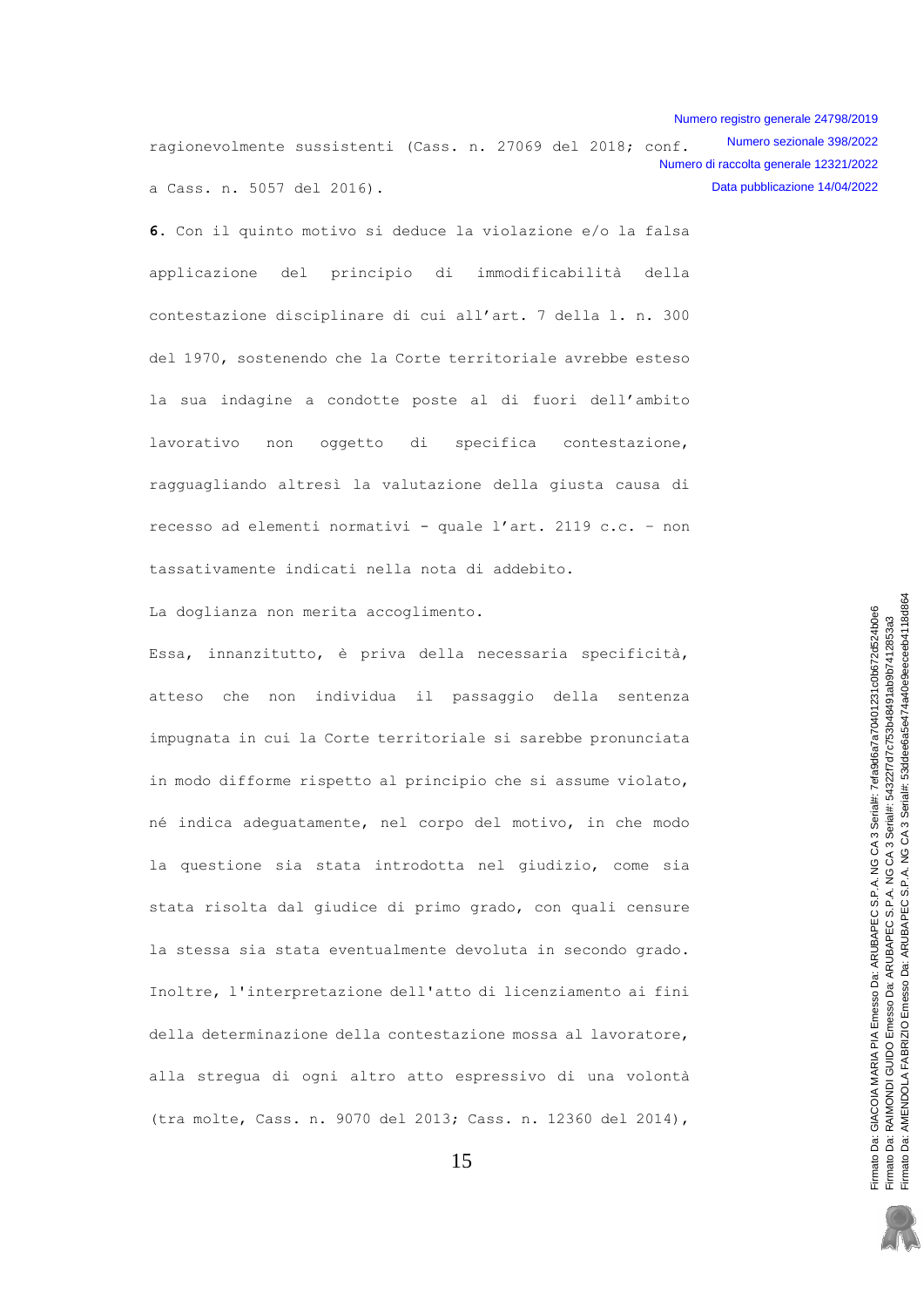Numero sezionale 398/2022 integra un accertamento di fatto riservato al giudice del Numero di raccolta generale 12321/2022 merito (cfr. Cass. n. 3522 del 1984, più di recente Cass. n. Data pubblicazione 14/04/2022 18744 del 2018), mentre il principio di immodificabilità della contestazione disciplinare riquarda l'immutabilità dei fatti storici oggetto di addebito, ma non certo la loro

7. Col settimo motivo si denuncia la violazione o falsa applicazione dell'art. 54, lettere d), k), j) e n) del CCNL per il personale non dirigente delle (omissis) sostenendo che le condotte contestate erano suscettibili di essere punite con una sanzione meramente conservativa.

La censura è infondata.

qualificazione giuridica.

La Corte territoriale ha esaurientemente condiviso l'assunto del primo giudice secondo cui "la tentata truffa a danno di una cliente lede irrimediabilmente il rapporto fiduciario, indipendentemente dalla previsione contrattuale, che non vincola il giudice in considerazione della nozione legale di qiusta causa".

Invero, dalla natura legale della nozione deriva che l'elencazione delle ipotesi di giusta causa di licenziamento contenuta nei contratti collettivi abbia valenza meramente esemplificativa, sicché non preclude un'autonoma valutazione del giudice di merito in ordine all'idoneità di un grave inadempimento, o di un grave comportamento del lavoratore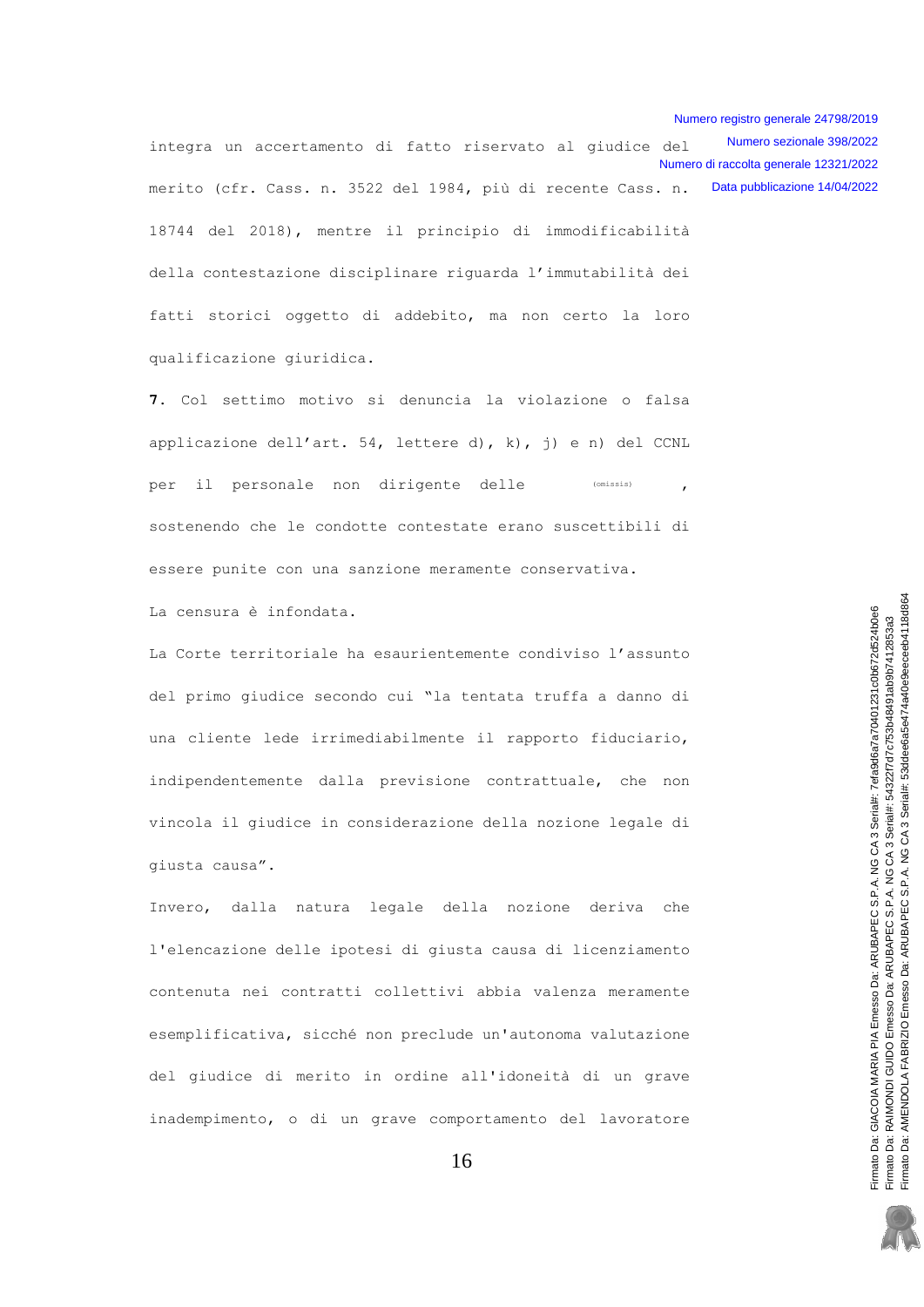Numero sezionale 398/2022 contrario alle norme della comune etica o del comune vivere Numero di raccolta generale 12321/2022 civile, a far venire meno il rapporto fiduciario tra datore Data pubblicazione 14/04/2022 di lavoro e lavoratore (Cass. n. 2830 del 2016; Cass. n. 4060 del 2011; Cass. n. 5372 del 2004; v. pure Cass. n. 27004 del 2018; Cass. n. 13412 del 2020). Di recente si è ribadito che "il giudice non può limitarsi a verificare se il fatto addebitato sia riconducibile ad una previsione contrattuale, essendo comunque tenuto a valutare in concreto la condotta addebitata e la proporzionalità della sanzione" (Cass. n. 3283 del 2020).

 $\mathbf{R}$ Con l'ultimo motivo parte ricorrente denuncia  $1a$ violazione dell'art. 7 l. n. 300 del 1970 e della disciplina della contrattazione collettiva applicabile per avere la Corte territoriale "ritenuto superflua l'affissione del codice disciplinare presso sede lavorativa della la ricorrente, malgrado le ipotesi disciplinari contestate siano di origine contrattuale collettiva".

La censura è infondata.

La sentenza impugnata è conforme al radicato orientamento di legittimità  $i1$ quale, ai fini della validità per del licenziamento intimato per ragioni disciplinari non è necessaria la previa affissione del codice disciplinare, in presenza della violazione - ravvisabile nella specie - di norme di legge e comunque di doveri fondamentali del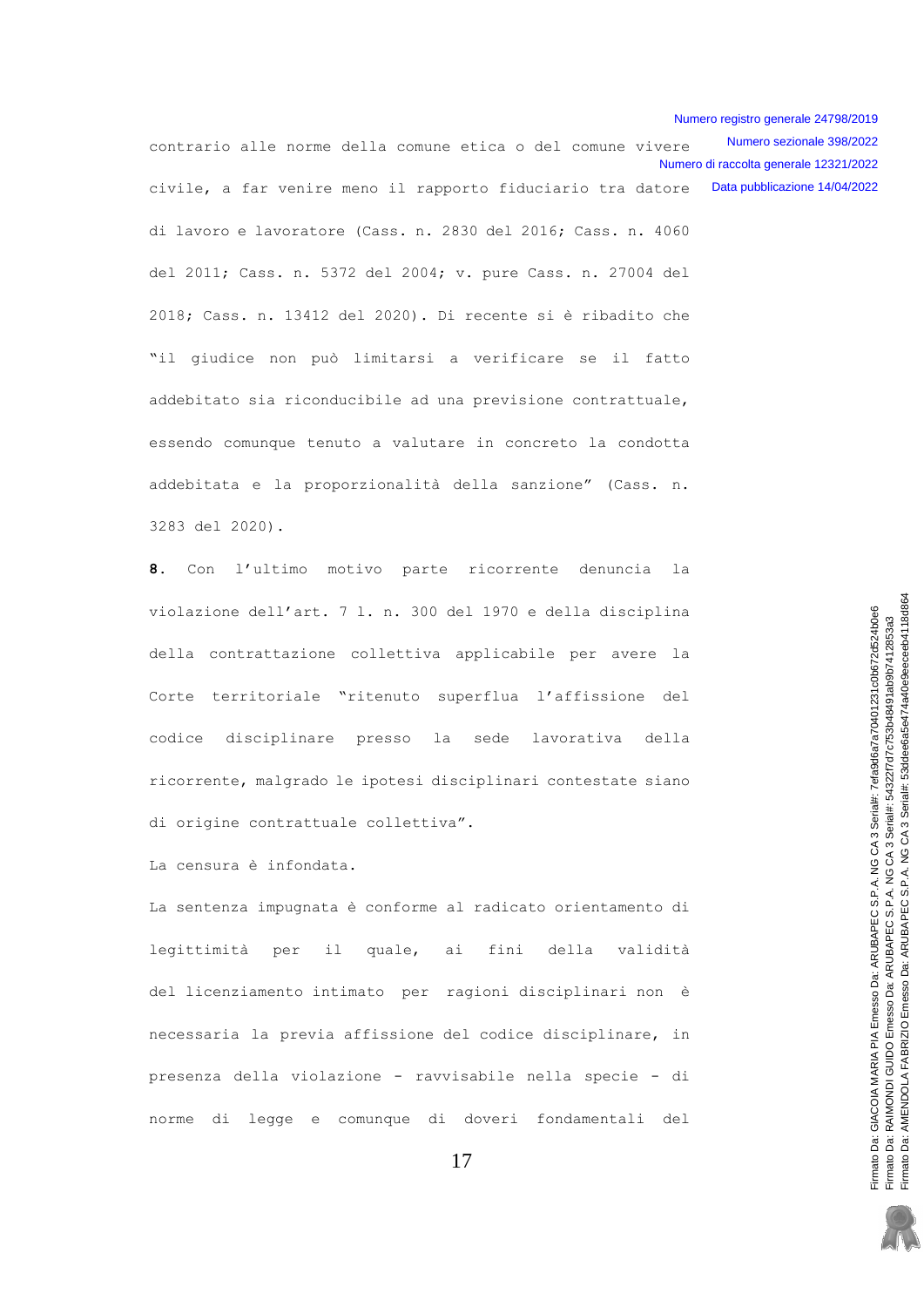Numero sezionale 398/2022 lavoratore, riconoscibili come tali senza necessità di Numero di raccolta generale 12321/2022 specifica previsione (Cass. n. 6893 del 2018; Cass. n. 22626 Data pubblicazione 14/04/2022 del 2013; Cass. n. 20270 del 2009; Cass. n. 16291 del 2004).

9. Conclusivamente il ricorso va respinto; le spese sequono la soccombenza liquidate come da dispositivo.

Ai sensi dell'art. 13, comma 1-quater, del d.P.R. n. 115 del 2002, nel testo introdotto dall'art. 1, comma 17, della legge n. 228 del 2012, occorre dare atto della sussistenza dei presupposti processuali per il versamento, da parte della ricorrente, dell'ulteriore importo a titolo di contributo unificato, pari a quello, ove dovuto, per il ricorso, a norma del comma 1-bis dello stesso art. 13 (cfr. Cass. SS.UU. n. 4315 del 2020).

### $P.0.M.$

La Corte rigetta il ricorso e condanna parte ricorrente al pagamento delle spese liquidate in euro 4.000,00, oltre euro 200,00 per esborsi, spese generali al 15% e accessori secondo legge.

Ai sensi dell'art. 13, co. 1 quater, d.P.R. n. 115 del 2002 dà atto della sussistenza dei presupposti processuali per il versamento, da parte della ricorrente, dell'ulteriore importo a titolo di contributo unificato pari a quello previsto per